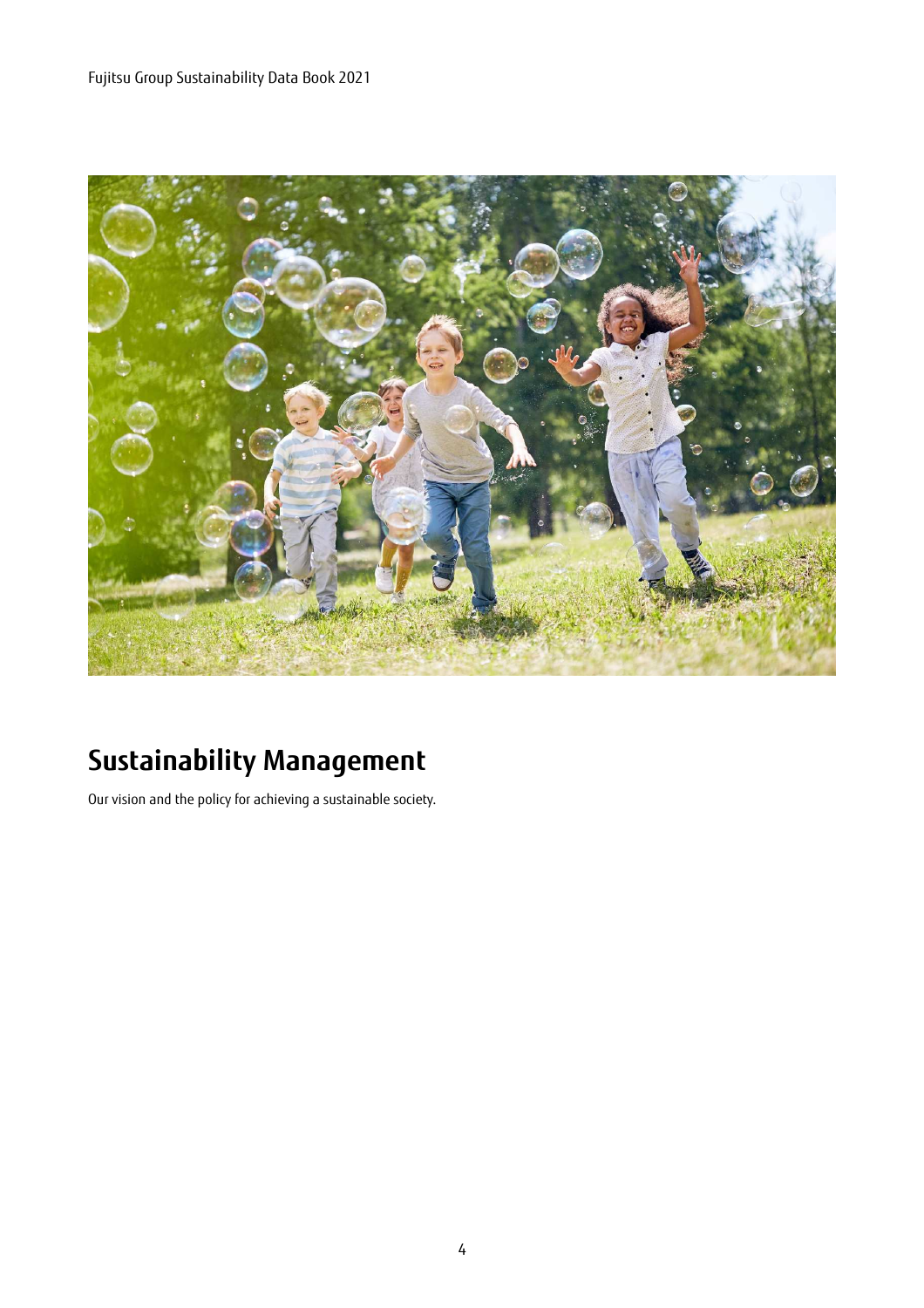# **Sustainability Management in the Fujitsu Group**

## **Policy, Promotion Scheme, and Review**

The Fujitsu Group has always been seen by society as a trustworthy and responsible enterprise through its delivery of products and services. However, in the current era of VUCA(\*1) we face major changes and the future is difficult to predict. It is therefore important that we, as a member of the global community, conduct business activities under the leadership of senior management that are aimed at resolving environmental, societal and economic problems and that will produce beneficial impacts for society. In April 2020, we established a new Sustainability Management Committee that will drive a sustainabilityfocused management approach.

The objective of this committee is sustainability management that takes into account environmental, societal and economic impacts as well as stakeholder(\*2) interests, ensuring that the company prospers in the long term as a responsible global enterprise. Specific initiatives will be in line with our values and our purpose, set out in the revised Fujitsu Way, and will include boosting our efforts in non-financial areas. These include respect for human rights, acceptance of diversity, human resource development, maintenance of the global environment and contributing to the development of regional communities. Our goal is to achieve sustainable, long-term improvement in the value of the Fujitsu Group through corporate activities. The committee is scheduled to meet every six months to check on the progress of our activities in non-financial areas and to confirm if we are on track to meet our targets. The committee will also discuss new activities and consider non-financial indicators, and then report to management meetings and the Board of Directors with the results. The committee is chaired by the CEO, who will nominate executives with a perspective on sustainability management for appointment as committee members. (As of May 2021, the committee had 16 members, including the chair.) The first committee meeting was held in April 2020, followed by meetings in October and March 2021 – all conducted remotely. The meetings were characterized by lively discussions on topics such as the spread of the COVID-19 pandemic, the accelerating global movement toward decarbonization, the ideal future shape of the Fujitsu Group, the mission of the committee, details of the non-financial indicators, an overview of Global Responsible Business activities and progress toward achieving the related targets.

- \*1 VUCA: Volatility, Uncertainty, Complexity, Ambiguity
- \*2 The Fujitsu Group's stakeholders: The Fujitsu Group regards our people, customers, partners, community and shareholders as its stakeholders. Government authorities, NPOs, NGOs, and similar organizations are also particularly important stakeholders within this community.

## **System Chart**

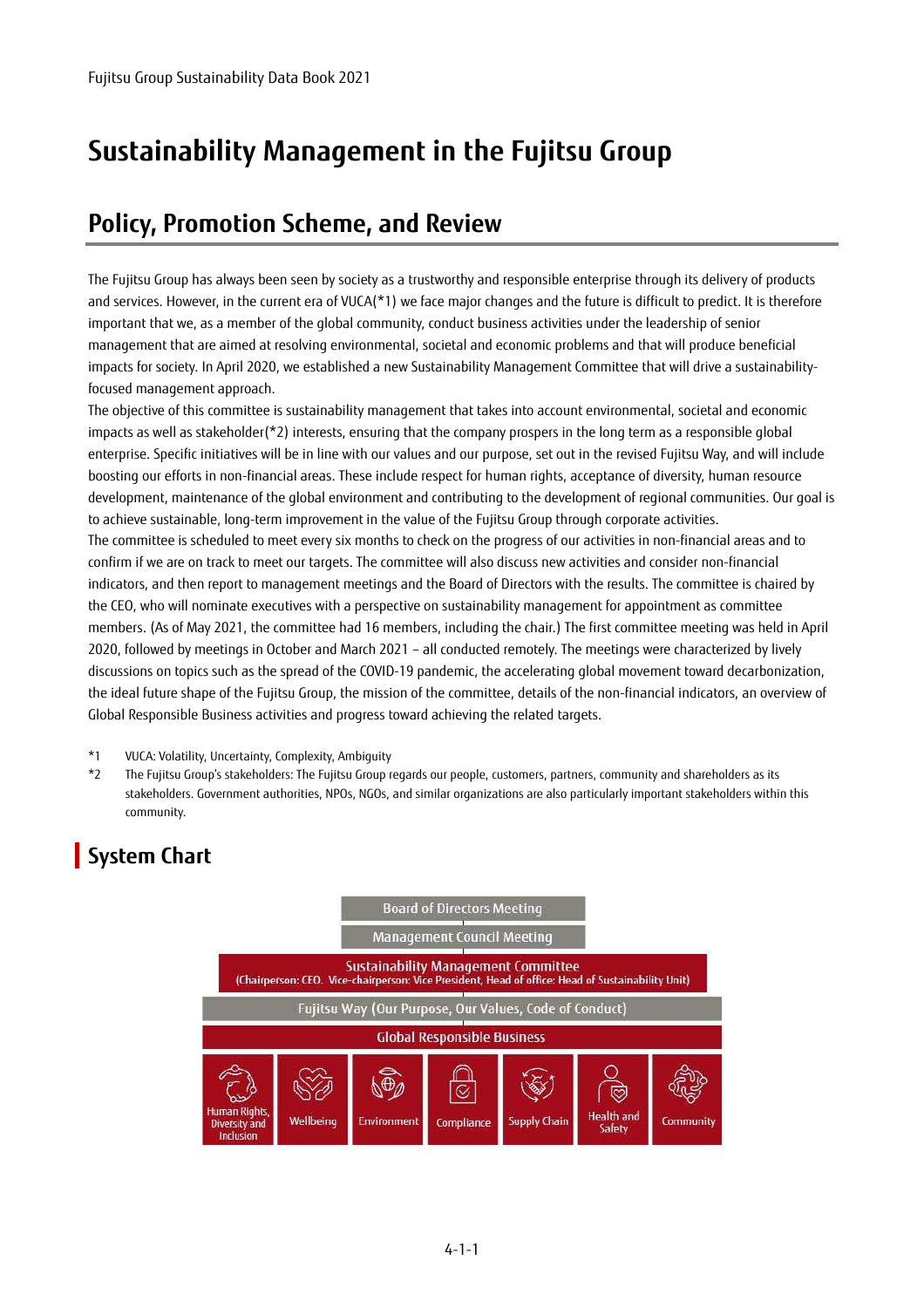## **Non-Financial Indicators**

To realize its Purpose, as defined in the Fujitsu Way, the Fujitsu Group must achieve sustainable growth. An essential prerequisite for this is the building and strengthening of trusted relationships with all stakeholders. With this in mind, in addition to the existing financial indicators, from FY 2020 we have added two non-financial indicators. These are the customer Net Promoter Score (NPS), which gauges the level of trust exhibited by customers, and employee engagement, which measures the degree of enthusiasm and commitment that employees have and their support of the organizational culture. The Fujitsu Group has identified Global Responsible Business as an important issue related to sustainability, and we believe that this initiative will engender heightened trust from our customers and our employees, with the outcome visible in these non-financial indicators. We will continue to promote a structure for the ongoing monitoring on a global basis of the data from these two non-financial indicators. The insights gained from this monitoring and analysis will then be reflected in a range of activities. For details, please refer to pages 22-23 of the Fujitsu Group Integrated Report 2020 [– Special Feature: " Progress Toward](https://www.fujitsu.com/global/about/ir/library/integratedrep/)  [Becoming a DX Company", Management Indicators and Global Responsible Business \(GRB\).](https://www.fujitsu.com/global/about/ir/library/integratedrep/) 

# **Global Responsible Business**

Since its CSR Promotion Committee established the Basic Strategy Working Group in 2010, the Fujitsu Group has identified Five Priority Issues in its Basic CSR Policy and has been promoting activities that address those priority issues. The working group conducted interviews with outside experts regarding the expectations and demands on Fujitsu, based on an awareness of global CSR standards and social issues.

However, recent years have seen a further ramping up of demand for initiatives aimed at building sustainable communities on a global scale, including the adoption of the Sustainable Development Goals (SDGs) by the United Nations and the coming into effect of the COP 21 Paris Agreement. The Fujitsu Group has employed a materiality analysis in a Groupwide review of the priority issues to ensure that they reflect changes in its business over the past several years. The result is a unified framework for the priority issues under the banner of Global Responsible Business (GRB).

• Reference: Materiality https://www.fujitsu.com/global/about/csr/materiality/

### **Global Responsible Business**

The GRB framework aims to foster the mindset and corporate culture necessary to realize the Fujitsu Way by engaging in specific activities that address our priority issues and to earn and maintain the social trust that is a prerequisite for global business activities. All Group employees must be constantly aware that their companies are part of society and aim to not only pursue profits but also reduce the negative impact of their business activities on sustainability issues while maximizing the positive. To this end, we have specified long-term goals for each priority issue, with the end of fiscal 2022 set as the deadline for their achievement, and have been building an effective management system to attain the goals. In order to carry out higher-level activities globally while taking into account the differences between countries and regions in such areas as local laws and labor markets, we have set Groupwide targets for all employees. Employees based at our headquarters who are responsible for each of the priority issues led efforts in formulating these targets, while personnel in overseas regions with similar responsibilities also provided input in this regard. We will continue to work on specific measures toward achieving the goals. In addition, the status of progress in the execution of the GRB is periodically checked by the Sustainability Management Committee, with announcements made in management direction reviews and through various communications methods. Detailed information on activities for each of the priority issues is included in the Global Responsible Business section of [Fujitsu's](https://www.fujitsu.com/global/about/csr/riskmanagement/)  [Sustainability web page.](https://www.fujitsu.com/global/about/csr/riskmanagement/) 

 Reference: Goals and Targets of the Global Responsible Business (GRB) https://www.fujitsu.com/global/about/csr/vision/grb/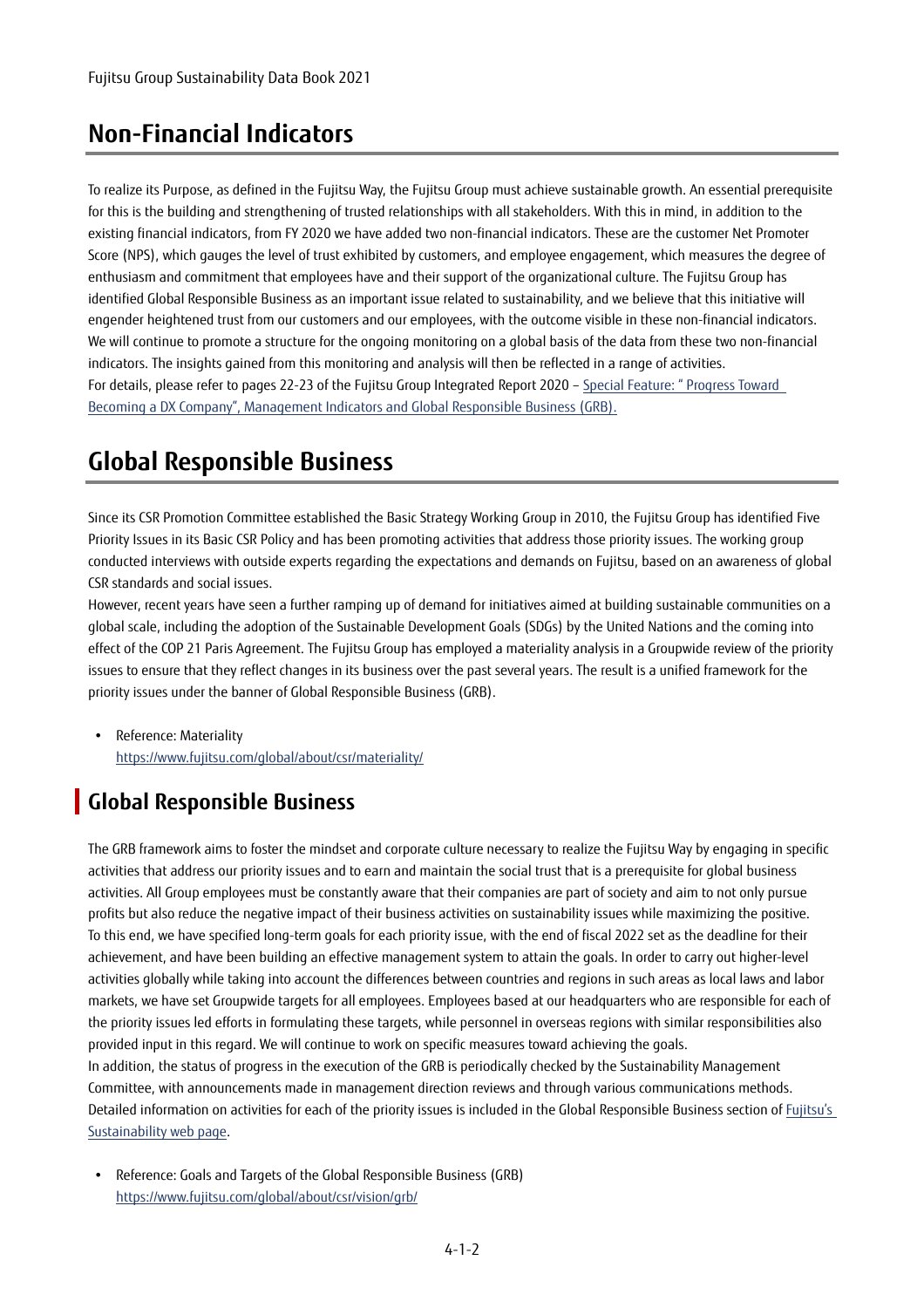# **Materiality**

#### **Process of Materiality Analysis**

The Fujitsu Group reviewed its previous five priority issues in consideration of the GRI Guidelines, ISO 26000, and SASB Standards, as well as global trends such as the SDGs and the Paris Agreement. Seven new priority issues (materiality) were then determined after going through a three-step process. We will implement activities worldwide as part of our Global Responsible Business (GRB) framework while working to achieve specific goals related to each of the priority issues.

Step1 Listing relevant issues

- Created a comprehensive list of issues after carefully considering the GRI Guidelines, ISO 26000, and SASB Standards, plus global trends including the SDGs and the Paris Agreement
- Refined that list down to approximately 30 issues after consolidating similar items and deleting items with minimal relationship to Fujitsu's areas of business

Step2 Gauging relative importance

- Based on the identified issues, an in-house survey was conducted across all business units to assess the perceived importance of the issues
- Discussions were held with a range of external stakeholders, including experts, to understand the importance regarding expectations and requirements of Fujitsu from an outside perspective
- Considering both the internal and external viewpoints, the relative importance of the issues was analyzed and gauged

#### Step3 Deciding on materiality

- In recognition of the importance of the issues, a reconsideration of issues reflected an organizational restructure based on the latest management direction and a unified common approach to global operations across the Fujitsu Group
- Taking a long-term perspective to enhance the performance of Fujitsu's financial indicators, a process involving the Environmental & CSR Management Committee (currently the Sustainability Management Committee), management meetings, and the Board of Directors determined seven priority issues for sustainability as linked non-financial indicators at the same time, it was agreed that activities should commence on a global basis under the GRB framework

| <b>Priority Issues</b>                 | <b>Overview</b>                                                                                                                                                                                                                      |
|----------------------------------------|--------------------------------------------------------------------------------------------------------------------------------------------------------------------------------------------------------------------------------------|
| Human Rights,<br>Diversity & Inclusion | Give consideration to human dignity and conduct human-centric value creation in corporate activities;<br>and respect diversity and foster a corporate culture in which everyone can contribute while remaining<br>true to themselves |
| Wellbeing                              | Create an environment where all employees can work with vitality and provide employees with<br>opportunities to realize self-growth and to take maximum advantage of their talents                                                   |
| Environment                            | Help address environmental issues by implementing climate change countermeasures that contribute<br>to the achievement of the Paris Agreement's 1.5°C target and by providing innovative solutions                                   |
| Compliance                             | Ensure that employees of all organizations are rigorously informed about the Fujitsu Way Code of<br>Conduct; cultivate awareness of higher levels of corporate ethics, including societal norms; and act with<br>sincerity           |
| Supply Chain                           | Realize procurement in the Group's supply chains that is highly diversified and which takes<br>responsibility for human rights, the environment, and health and safety                                                               |
| Occupational                           | Give first priority to ensuring safety as well as sound physical and mental health and provide safe,                                                                                                                                 |
| Health and Safety                      | healthy workplace environments that reflect the circumstances in respective countries and regions                                                                                                                                    |
| Community                              | Conduct activities with a heightened sense of awareness for societal issues and create favorable<br>socioeconomic impacts; and ensure those derived benefits generate even greater value                                             |

#### Table. Determination of Materiality (Priority Issues) and Overview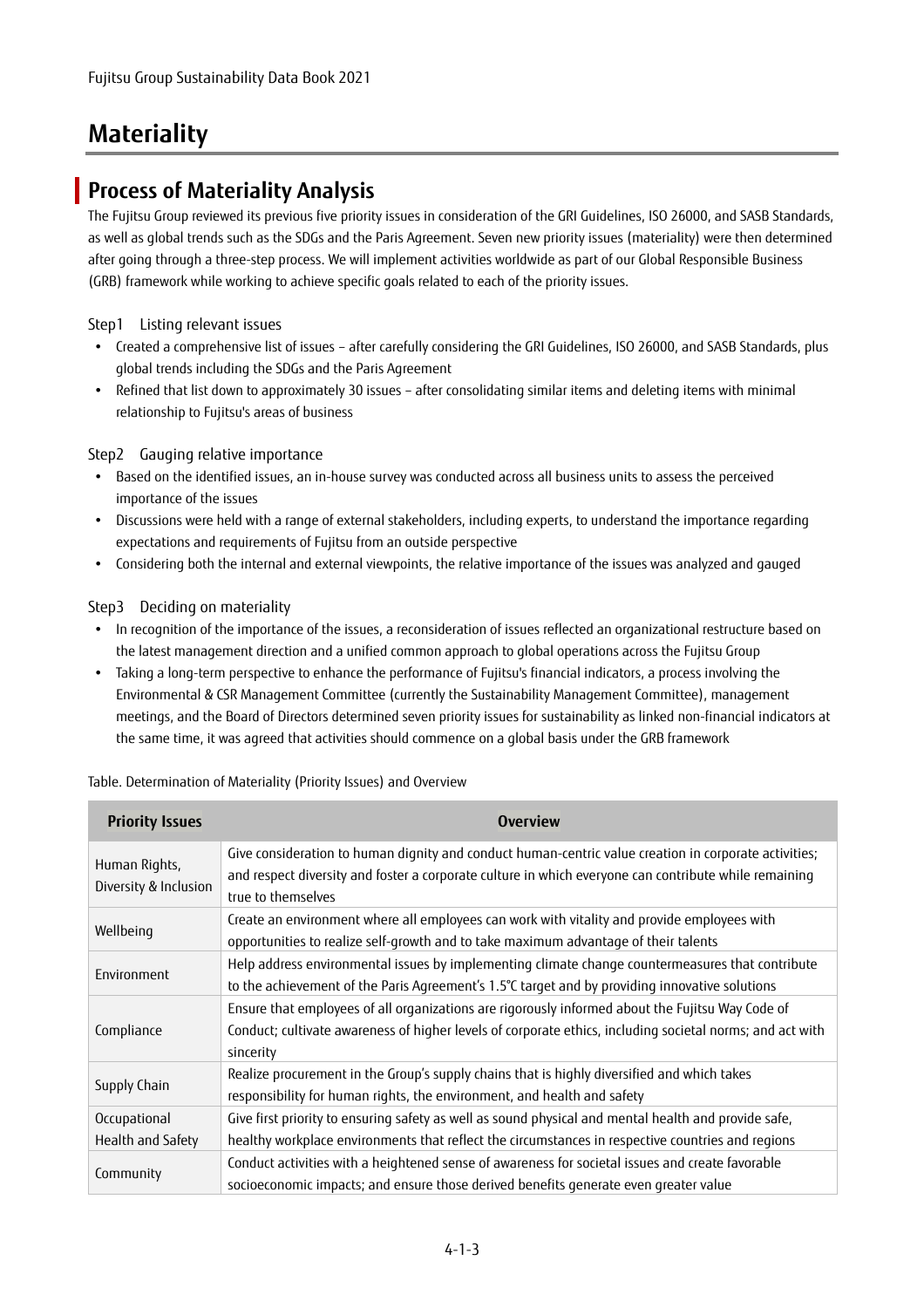# **Transforming Our Corporate Culture**

## **Fujitsu Way Revised**

Since releasing the revised Fujitsu Way in 2020, we have implemented measures to communicate the content to all of our people, including via a range of presentations and briefings. To ensure that the Fujitsu Way message is thoroughly disseminated and understood, we have appointed Fujitsu Way promotion leaders in the parent company and in group companies both in Japan and overseas. We are establishing a governance structure in which these individuals will lead our efforts to promote the Fujitsu Way throughout the year.

# **Activities to Promote the Fujitsu Way**

### **In-house communication initiatives**

To coincide with the revision of the Fujitsu Way, we released a range of internal-focused communications including messages from the CEO and articles in our online in-house magazines. In this internal messaging, we incorporated the wise words of previous CEOs and other pioneers – to reflect the DNA to be carried forward – as well as the enhanced vision that the current CEO and senior management have in mind for Fujitsu. The objective is for all employees to understand the background underlying the words and to realize the significance of the Fujitsu Way to themselves personally. We will





Image of Fujitsu Way Booklet

continue to use briefing sessions and other meetings, as well as explanatory videos, to ensure that all our people employ the Fujitsu Way as they work to achieve Our Purpose.

### **Fujitsu Way meetings help to build our global governance structure**

The CEO holds semiannual Fujitsu Way Meetings with the Fujitsu Way promotion leaders to directly convey the thoughts of senior management and to enhance motivation and understanding of the Fujitsu Way. In FY2021, approximately 400 of these leaders participated in the meetings, under the theme of "Fujitsu Way promotion leaders take charge with practical implementation on the front lines". The CEO also addresses Fujitsu Town Hall meetings, and we implement initiatives from the Human Resources Unit designed to share management's purpose-driven technology strategy and promote the Fujitsu Way. Furthermore, the governance structure that we are creating encompasses Fujitsu Way initiatives on a global scale, including the groupwide deployment of best practice concepts by front-line business units to achieve the current goal of "Implementing the Fujitsu Way on the front lines".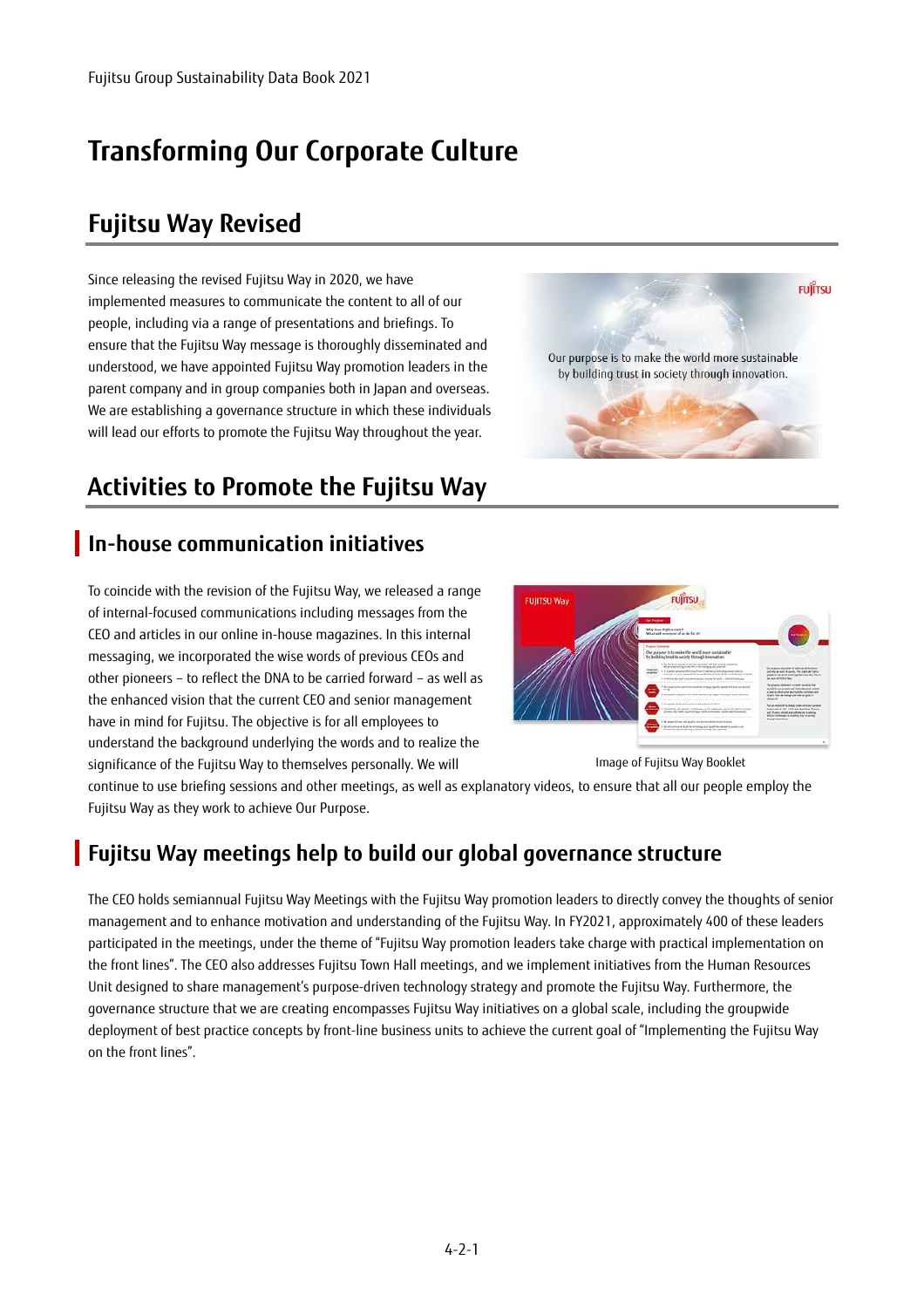#### **Broadening the message through Purpose Carving®**

To realize Fujitsu's corporate purpose, the ideas of every employee must be brought together to generate even greater strength. We have therefore commenced a journey that will allow each of our employees to give shape to their individual purpose.

Purpose Carving® is an interactive program that enables people to express their purpose in words, and it is being rolled out throughout the Fujitsu Group. The Purpose Carving® methodology encourages individuals to reconsider the meaning of their work and their life in a broad sense before carving out their own purpose, which is then



overlaid on Fujitsu's corporate purpose to act as a driving force for transformation. The management group were first to engage in this program and it is now being extended to all employees. Approximately 1,600 employees who joined Fujitsu Group companies in Japan during FY2021 completed Purpose Carving® as part of their new employee training.

### **Sustainability Contribution Awards**

The Fujitsu Group repositioned the Environmental Contribution Awards, which were launched in 1995, and opened them up to all employees across every group company while rebranding them as Sustainability Contribution Awards. The aim is to further promote the Fujitsu Way by recognizing "Activities to Enhance Sustainability in Society (Outputs to Society)" and "Fostering Mindsets and Culture (Organizational Cultural Change)". Fujitsu Way promotion leaders and the Chief Sustainability Officer serve as judges, and they base their decisions on the extent to which the entries embody the values and purpose reflected in the Fujitsu Way and on the various elements of Global Responsible Business.

A total of 127 entries were submitted by a wide range of Fujitsu Group companies, and two Grand Awards and six Excellence Awards were presented. Overviews of the two Grand Award recipient projects appear below.

- Grand Award Winners
	- <Unparalleled Speed on the MLPerf HPC Machine Learning Processing Benchmark>

Power consumption for computing is growing year by year, and more efficient programming is critical to reduce the amount of energy consumed. In November 2020, two systems in Japan claimed the top positions on the MLPerf HPC benchmark, which measures large-scale machine learning processing on a level requiring supercomputers. The ABCI open computing infrastructure, from the National Institute of Advanced Industrial Science and Technology (AIST), and RIKEN's Fugaku supercomputer, jointly developed by Fujitsu, achieved the world's highest performance for two different types of systems. The processing speeds achieved in this benchmark will enable the scale of machine learning processing required for the detection of abnormal weather phenomena and new discoveries in astrophysics. This achievement reflects Fujitsu's excellent technical capabilities and programming efficiency, and the result will contribute to reductions in the amount of energy consumed during machine learning.

<Rapid Action by the COVID-19 Infection Control Team>

Fujitsu sensed the magnitude of the problem even before the COVID-19 pandemic became widespread in Japan and established the COVID-19 Infection Control Team. To provide an urgent response to a virus for which appropriate countermeasures were not known, they found solutions to problems with the lean Consulting Creation methodology that works even when those on the front lines cannot provide any specifications. The team's activities produced Japan's first successful multipurpose infection control system, which is used in such areas as medical care, long-term care, schools, companies, and quarantine facilities. Furthermore, the team was quick to provide an efficient vaccine reservation system that helped to ease the confusion experienced by local government agencies and workplaces when attempting to manage reservations for vaccination appointments.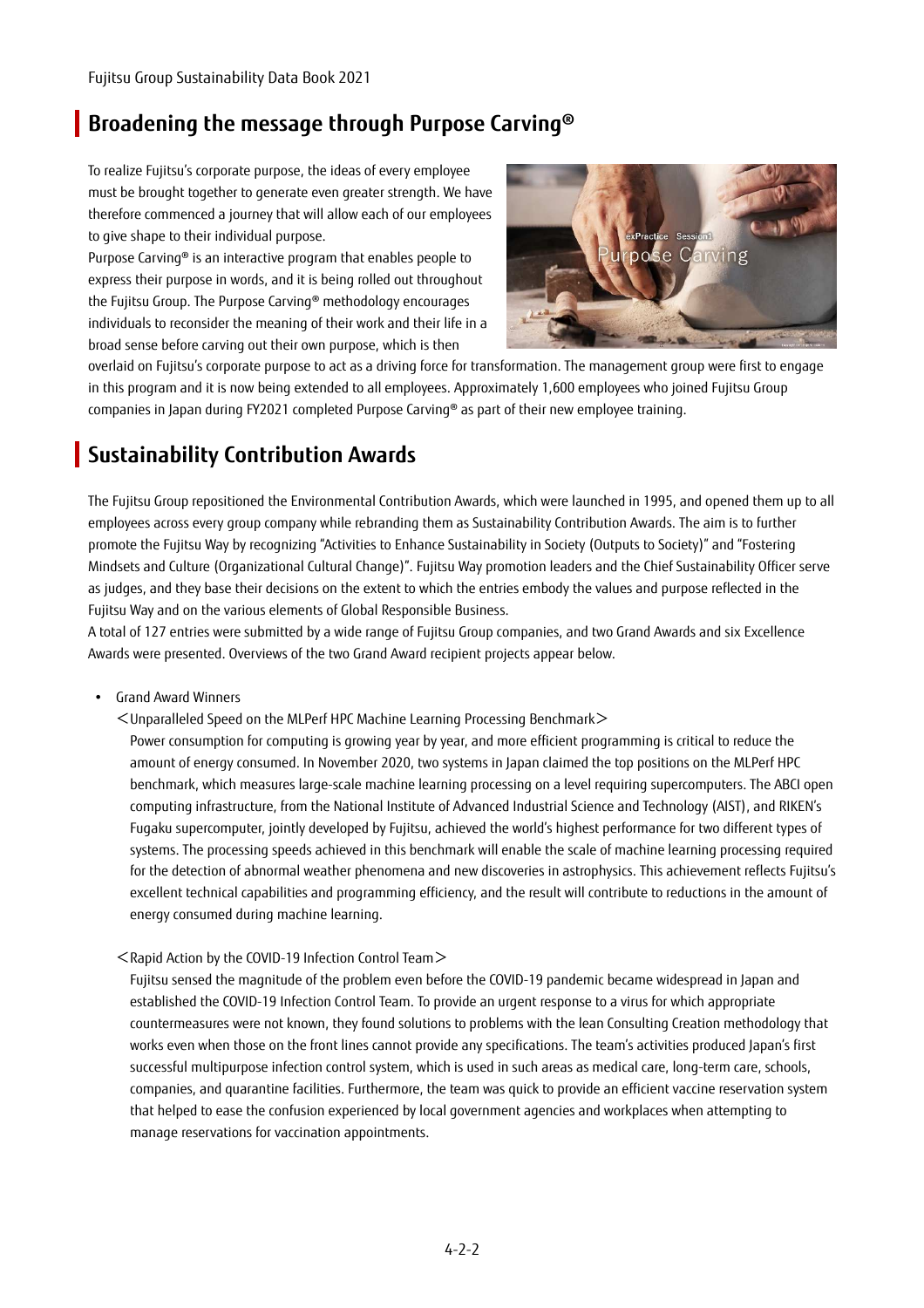# **Global Responsible Business (GRB) Goals and Achievements**

## **GRB Goals and Major Achievements in FY2020**

| Pillar                                         | "WHAT FUJITSU ASPIRES TO BE" and "GOALS FOR FY2022"                                                                                                                                                                                                                                                                                                                                                                                                                                                                                                                                                                                                                                                                                                                                                                                                                       | <b>Major Achievements in FY2020</b>                                                                                                                                                                                             |
|------------------------------------------------|---------------------------------------------------------------------------------------------------------------------------------------------------------------------------------------------------------------------------------------------------------------------------------------------------------------------------------------------------------------------------------------------------------------------------------------------------------------------------------------------------------------------------------------------------------------------------------------------------------------------------------------------------------------------------------------------------------------------------------------------------------------------------------------------------------------------------------------------------------------------------|---------------------------------------------------------------------------------------------------------------------------------------------------------------------------------------------------------------------------------|
|                                                | ◆Human Rights<br>In both the real-world and digital societies, consideration for<br>"human dignity" is reflected in all our corporate activities and we<br>constantly work to "create human-centric value".<br><goals><br/>Embedding "respect for human rights" within Fujitsu group<br/>• Completion rates for global human rights training : 80%</goals>                                                                                                                                                                                                                                                                                                                                                                                                                                                                                                                | • Preparing contents for human rights<br>training for all employees<br>(Started in July 2021)                                                                                                                                   |
| Human<br>Rights,<br>Diversity and<br>Inclusion | ◆ Diversity and Inclusion<br>Be a responsible business that reflects the diversity of our world<br>and build an inclusive culture where everyone can be completely<br>themselves.<br>We will celebrate difference and ensure that people can succeed<br>regardless of their personal identity, especially their gender, sexual<br>orientation, gender identity, race, ethnicity, health, disability, and<br>age.<br><goals><br/>Cultivation of inclusive corporate culture.<br/>• Fujitsu Group aims to achieve at least Consolidated 69% from<br/>66%(FY2019) / Non-consolidated 63% from 59%(FY2019), in<br/>favorable answers to Diversity and Inclusion question of<br/>Engagement Survey by FY2022.<br/>• Fujitsu Group aims to achieve at least Consolidated 10% from<br/>8%(FY2019) / Non-consolidated 9% from 6%(FY2019) female<br/>leadership by FY2022.</goals> | • Favorable answers rate of engagement<br>survey related to "Diversity and<br>Inclusion" question<br>- Consolidated 67%<br>- Non-consolidated 61%<br>• Female leadership rate<br>- Consolidated 9.3%<br>- Non-consolidated 7.4% |
| Wellbeing                                      | The Fujitsu Group aims to enrich and continuously improve our<br>positive health culture where our employees can work to their full<br>potential, both in mind and body. We value the importance of our<br>people, and will strive to enable them to succeed in their own<br>personal development and growth.<br><goals><br/>Providing a positive work environment for our people<br/>• Fujitsu Group aims to achieve at least 71%, in favorable answers<br/>to "Work Life Balance" and "Care" question of Engagement<br/>Survey by FY2022<br/>Enabling success in personal development and growth<br/>• Fujitsu Group aims to achieve at least 70%, in favorable answers<br/>to "Growth" question of Engagement Survey by FY2022</goals>                                                                                                                                 | • Favorable answers rate of engagement<br>survey related to "Work Life Balance"<br>and "Care" question: 66%<br>• Favorable answers rate of engagement<br>survey related to "Growth" question:<br>67%                            |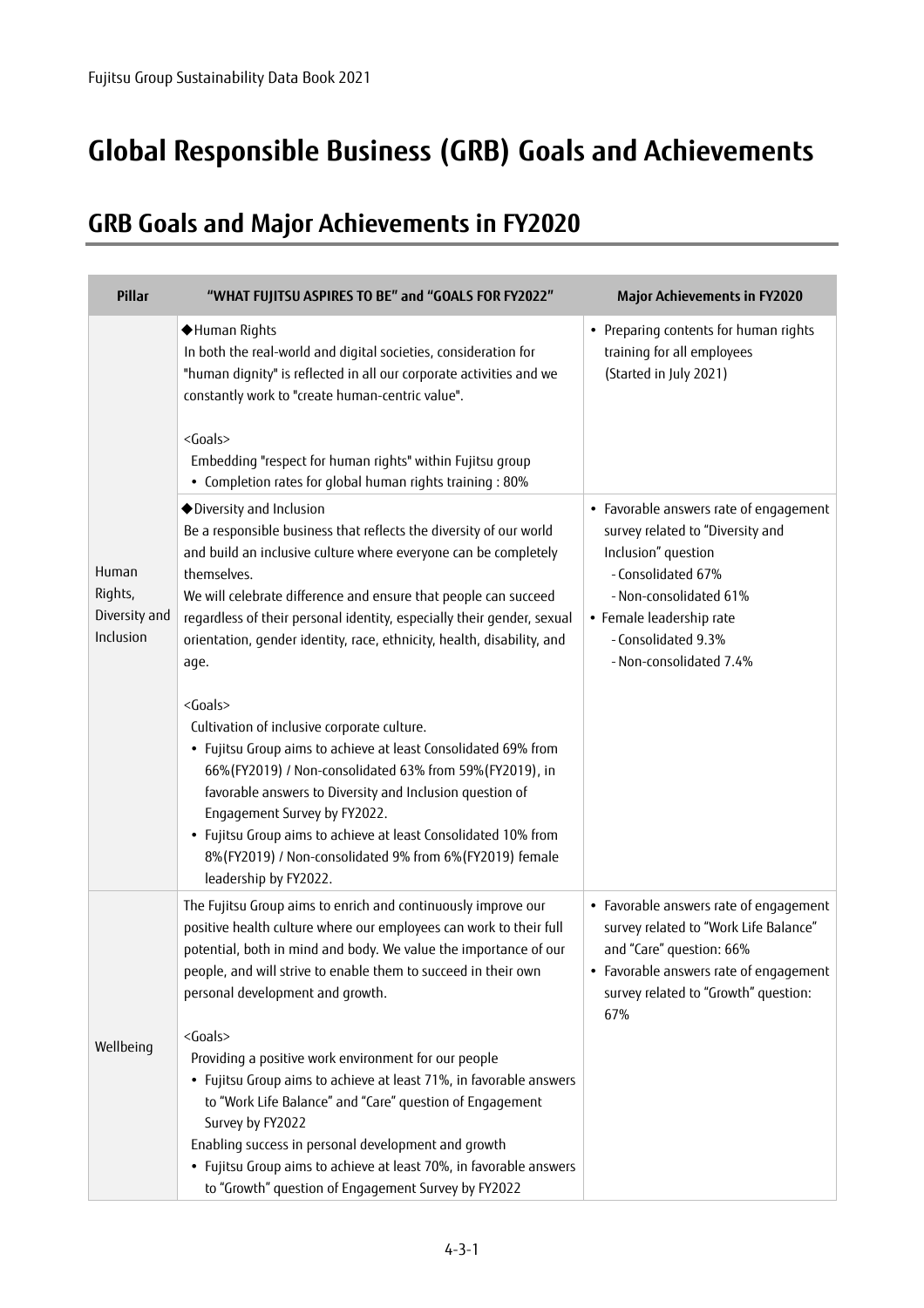#### Fujitsu Group Sustainability Data Book 2021

| Environment | Fujitsu will fulfill its social responsibilities as a global corporate<br>environmental leader. We aim to contribute to achieving the 1.5°C<br>climate change goal of the Paris Agreement and also to resolving<br>environmental challenges, through such measures as developing<br>innovative solutions that make effective use of resources.<br><goals><br/>Fulfill our social responsibilities and help to resolve environmental<br/>challenges<br/>• Reduce greenhouse gas emissions at Fujitsu sites by 37.8% or<br/>more from the base year level (Reduce by 4.2% each year<br/>compared with FY2013)<br/>• Avoid risks associated with our business activities and minimize<br/>our impact on the environment<br/>• Help to resolve environmental challenges for customers and<br/>society through our business operations</goals> | • Greenhouse gas emissions reduction<br>rate:<br>- FY2020 Target 29.4% or more<br>- Achievement 25.3%<br>(Reduced by 4.4% compared with<br>FY2013)<br>* Accelerate GHG reduction by the<br>increase of renewable energy<br>usage from FY2021<br>• Avoid risks and minimize our impact<br>on the environment:<br>[Business sites]<br>- Reduce total water usage by 2.2%<br>$(180,000 \text{ m}^3)(\text{compared to FY2017})$<br>- Promote eco design for resource<br>saving and circulation and increase<br>resource efficiency of newly<br>developed products by 27.5%<br>(compared to FY 2014)<br>- Reduce amounts of waste generated<br>by 34.1% (9,867t)<br>(from the average of FY2012-2014)<br>[Supply chain]<br>- Reduced CO <sub>2</sub> emissions due to power<br>consumption during product usage<br>by 37% (compared to FY2013)<br>- Reduce CO <sub>2</sub> emissions and conserve<br>water resources in the upstream<br>supply chain : Request the Fujitsu<br>Group's key partners (approximately<br>750 companies) to undertake<br>reduction activities<br>• Help to resolve environmental<br>challenges:<br>- Through ICT services, conducted 39<br>measures including both internal<br>staff initiatives and external<br>business promotion initiatives with<br>the aim of understanding and<br>spreading the SDGs contribution. |
|-------------|-------------------------------------------------------------------------------------------------------------------------------------------------------------------------------------------------------------------------------------------------------------------------------------------------------------------------------------------------------------------------------------------------------------------------------------------------------------------------------------------------------------------------------------------------------------------------------------------------------------------------------------------------------------------------------------------------------------------------------------------------------------------------------------------------------------------------------------------|-------------------------------------------------------------------------------------------------------------------------------------------------------------------------------------------------------------------------------------------------------------------------------------------------------------------------------------------------------------------------------------------------------------------------------------------------------------------------------------------------------------------------------------------------------------------------------------------------------------------------------------------------------------------------------------------------------------------------------------------------------------------------------------------------------------------------------------------------------------------------------------------------------------------------------------------------------------------------------------------------------------------------------------------------------------------------------------------------------------------------------------------------------------------------------------------------------------------------------------------------------------------------------------------------------------------------------------------------|
| Compliance  | Ensure that all officers and employees within the Fujitsu Group<br>conduct their business activities with a high level of compliance<br>awareness and through those activities, the Fujitsu Group fulfils our<br>social responsibilities and earns the trust of our stakeholders.<br><goals><br/>To further disseminate compliance-related part of the Fujitsu Way<br/>Code of Conduct throughout the entire organization, the Global<br/>Compliance Program is rolled out for the entire Fujitsu Group,<br/>thereby instilling a high level of compliance awareness in the</goals>                                                                                                                                                                                                                                                       | • Deliver messages to all employees<br>from the President or the Heads of<br>each Business Region on the<br>importance of compliance                                                                                                                                                                                                                                                                                                                                                                                                                                                                                                                                                                                                                                                                                                                                                                                                                                                                                                                                                                                                                                                                                                                                                                                                            |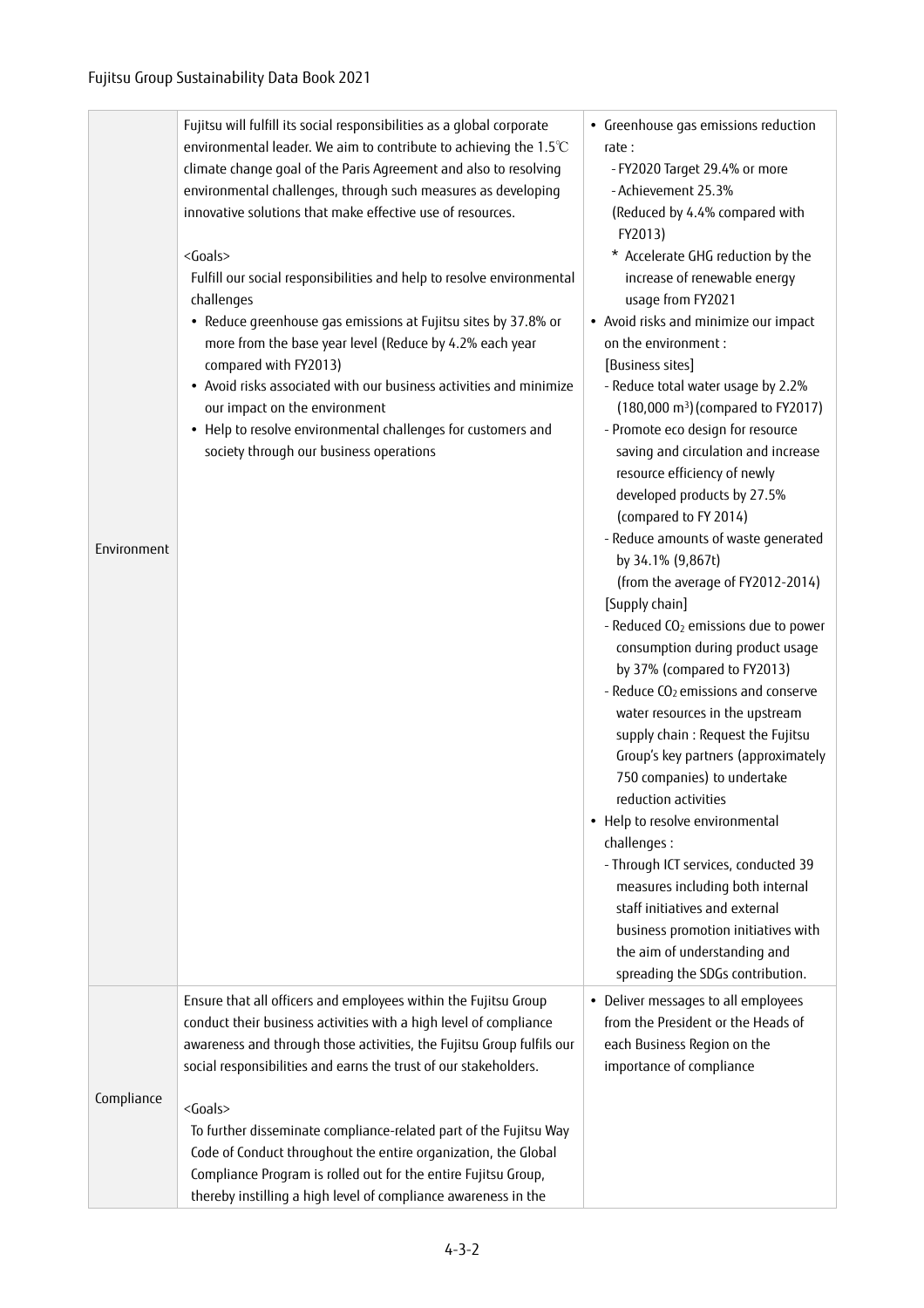|                                      | organization, and the management is to take the lead in fostering<br>a corporate culture where each employee does not tolerate any<br>wrongdoings (Zero Tolerance).<br>• Deliver messages from the President or the Heads of each<br>Business Group/Region on the importance of compliance (at<br>least once a year)                                                                                                                                                                                                                                                                                                                                                                                                                                                                                                                                                                                                                                                                                                               |                                                                                                                                                                                                                                                                                                                                                                                                                     |
|--------------------------------------|------------------------------------------------------------------------------------------------------------------------------------------------------------------------------------------------------------------------------------------------------------------------------------------------------------------------------------------------------------------------------------------------------------------------------------------------------------------------------------------------------------------------------------------------------------------------------------------------------------------------------------------------------------------------------------------------------------------------------------------------------------------------------------------------------------------------------------------------------------------------------------------------------------------------------------------------------------------------------------------------------------------------------------|---------------------------------------------------------------------------------------------------------------------------------------------------------------------------------------------------------------------------------------------------------------------------------------------------------------------------------------------------------------------------------------------------------------------|
| Supply Chain                         | In its supply chain, the Fujitsu Group will achieve responsible<br>procurement that embraces diversity and gives full consideration to<br>human rights, the environment and health & safety.<br><goals><br/>√ The Fujitsu Group will achieve responsible procurement in its<br/>supply chain.<br/>To ensure that its major suppliers comply with the international<br/>standards for responsible procurement, the Fujitsu Group will<br/>obtain one of the following documents from its major<br/>manufacturing subcontractors and parts suppliers for its core<br/>products (Target KPI = 100%)<br/>• A platinum or gold level of site recognition under the RBA(*1)<br/>Audit Recognition program<br/>• Written consent with the Fujitsu Group CSR Procurement<br/>Guideline (equivalent to the RBA Code of Conduct)<br/>← Promotion of supply chain diversity<br/>We set supply chain diversity as our goal of Responsible Business<br/>and promote it globally.</goals>                                                        | • Availability of any of the following<br>documents: 60%<br>- A platinum or gold level of site<br>recognition under the RBA Audit<br>Recognition program<br>Written consent with the Fujitsu<br><b>Group CSR Procurement Guideline</b><br>• Achieved procurement KPIs from<br>enterprises with diverse attributes,<br>such as SMEs, women's management,<br>and minority enterprises in UK,<br>Americas, and Oceania |
| Occupational<br>Health and<br>Safety | The Fujitsu Group's first priority in all business activities is to protect<br>the health and safety of our employees both in mind and body by<br>providing a safe and healthy work environment tailored to the<br>different cultures in which we operate.<br>• We will foster a culture that does not tolerate accidents, incidents<br>and poor safety performance.<br>• We will ensure safety is a core business value, and make safety<br>important and personal in order to influence people's decisions<br>and behavior<br>• We will completely eliminate the loss of business opportunities<br>due to preventable illnesses, injuries, and unexpected work-<br>related accidents<br><goals><br/>The Fujitsu Group will maintain a safe and comfortable working<br/>environment, and promote employees' mental and physical health<br/>in every workplace.<br/>• Zero occurrences of serious accidents<br/>• Implementing health and safety-related management reviews<br/>at the global level, conducted once a year</goals> | • Zero occurrences of serious accidents<br>• Exchanging opinions with<br>stakeholders for management review                                                                                                                                                                                                                                                                                                         |
| Community                            | Our employees, who possess an awareness that they belong to a<br>global society, will have a positive impact not just on society, but on<br>the economy and on business, by increasing their empathy for<br>social issues and engaging in the co-creation of activities.<br>We will evaluate, analyze and communicate the impact that our<br>employees have made, and offer greater value to society.                                                                                                                                                                                                                                                                                                                                                                                                                                                                                                                                                                                                                              | • Developing a scheme to collect case<br>studies (Scheduled to begin in the first<br>half of FY 2021)                                                                                                                                                                                                                                                                                                               |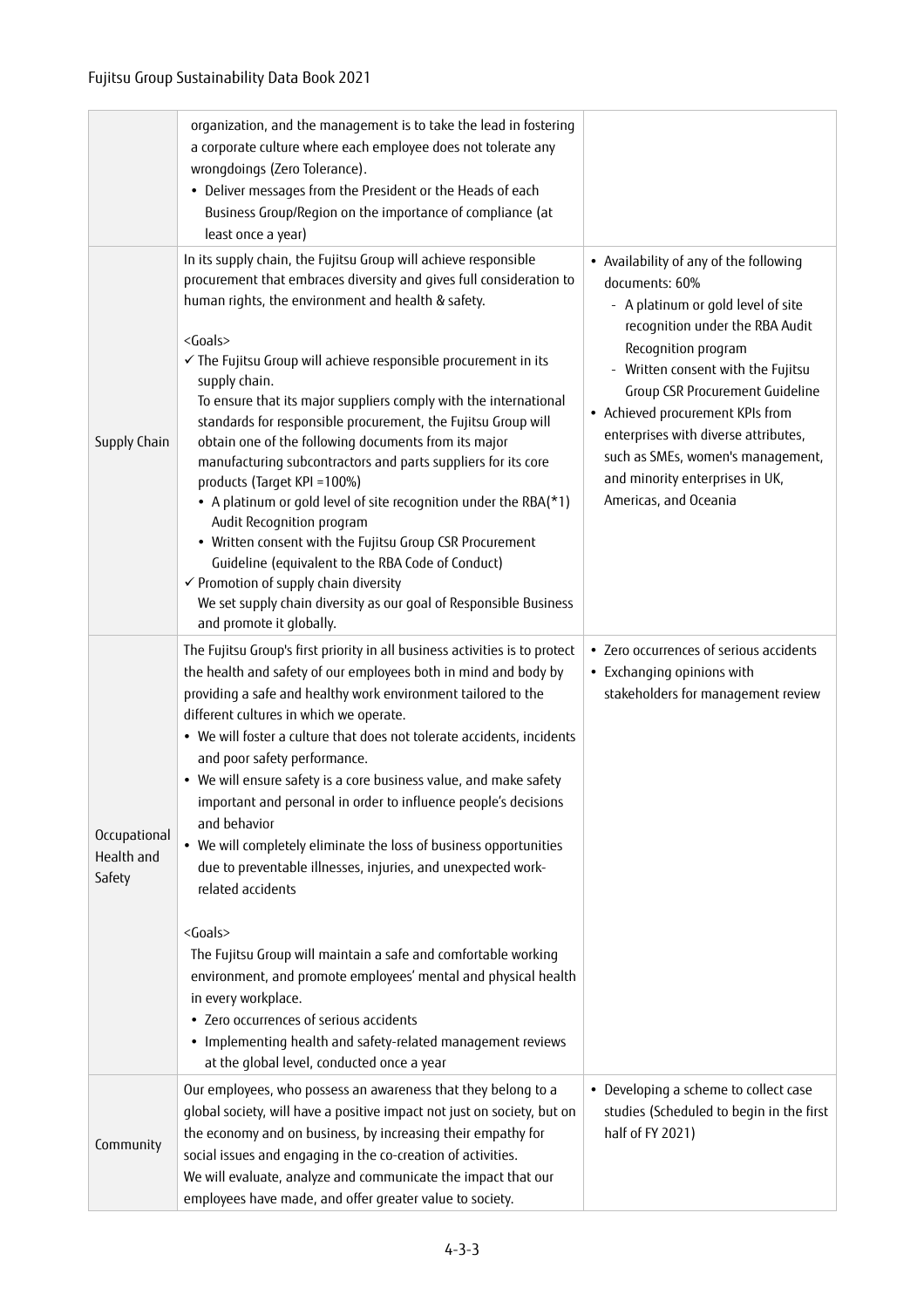| $<$ Goals $>$                                                    |
|------------------------------------------------------------------|
| Contributing to the transformation of both our corporate culture |
| and mindset of employees                                         |
| • Rate of increase in the number of employees participating in   |
| social contribution activities related to social issues : 10%    |
| increase compared to FY 2019 under the new normal                |

\*1 RBA: Responsible Business Alliance

Fujitsu Joins EICC, a Global Corporate Social Responsibility Coalition (renamed as the Responsible Business Alliance (RBA) in October 2017)

https://www.fujitsu.com/global/about/resources/news/press-releases/2017/0329-01.html/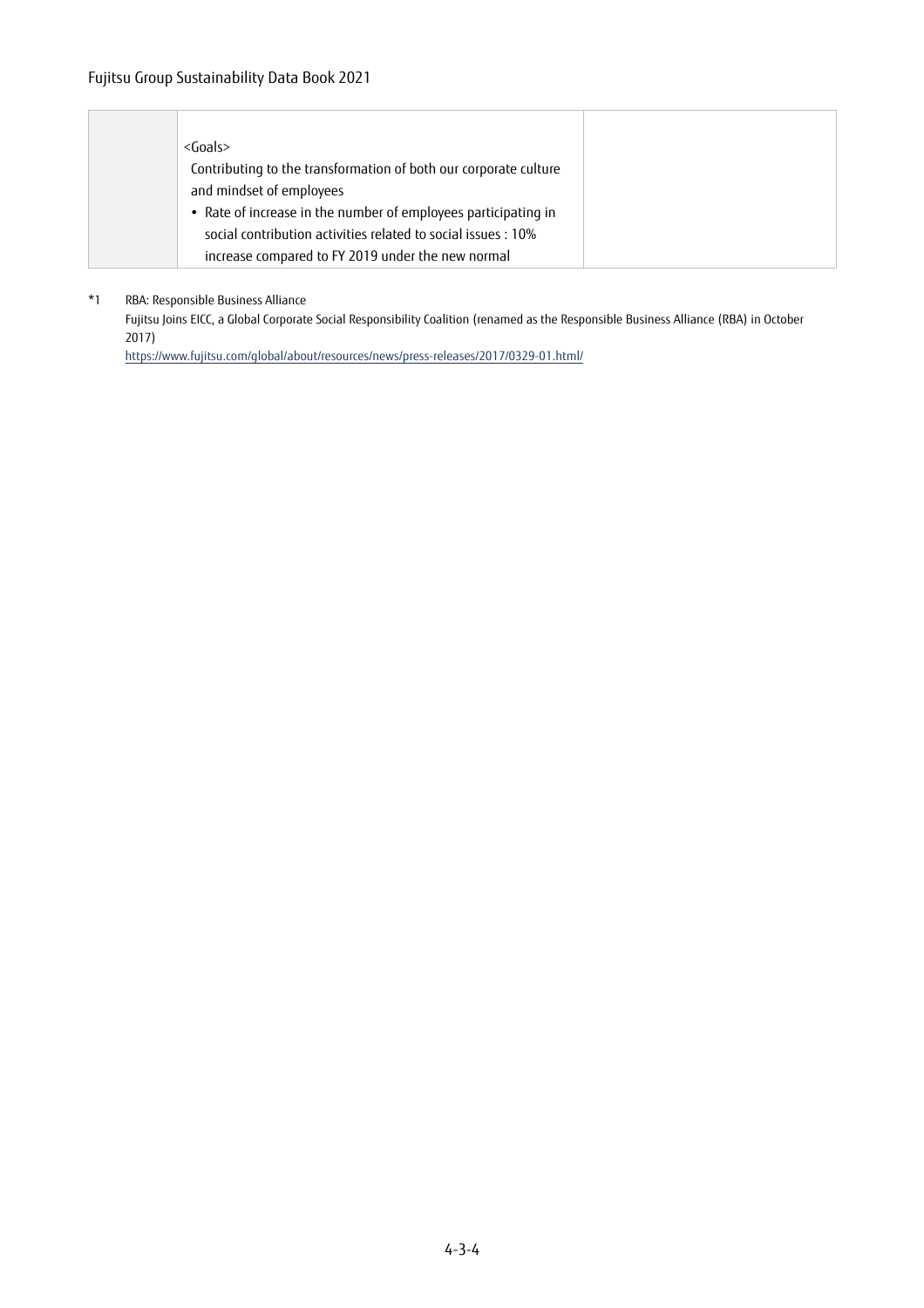# **SDG-related Activities in Fujitsu**

# **SDG-related Activities in Fujitsu**

The Sustainable Development Goals (SDGs), adopted by the United Nations in 2015, are a set of common goals to be achieved worldwide by 2030. Fujitsu's purpose is "to make the world more sustainable by building trust in society through innovation" and our company has made a commitment, both internally and externally, to contribute to achieving the SDGs. As a global enterprise that for decades has leveraged technology to create value for society, Fujitsu has a responsibility to proactively contribute to societal transformation. To help make the world more sustainable, we aim to generate larger and more beneficial impacts for society by pursuing co-creation to create scalable new business, which will also help to spur ongoing sustainable corporate growth. In its efforts to contribute to achieving the SDGs, Fujitsu is transforming to a sustainable management model via its Global Responsible Business (GRB) framework and is also working to resolve societal challenges through its business operations. We believe the SDGs essentially define a system transformation that must be achieved by 2030 to allow the world's 9 billion-plus inhabitants to live a good life within the planet's constraints. The issues highlighted in the SDGs involve a complex web of environmental, social, and economic elements. One key to solving these inherent problems is through digital transformation (DX), which can be applied on a scale that encompasses all aspects of society. We will harness the power of digital technology to connect ecosystems that transcend industry boundaries as we transform our own management. We will also assist the transformation of our customer organizations, while playing a part in delivering fundamental changes to the way society interacts and contribute to the resolution of societal challenges.

The SDGs are an overarching framework of global social needs and form a common language for all stakeholders. Fujitsu will use the SDGs as an opportunity for co-creation with a wide range of stakeholders, including international agencies, national and regional governments, private companies, non-governmental organizations (NGOs), and non-profit organizations (NPOs). By embracing a multifaceted approach to societal challenges through cooperation, we can create and maximize positive impacts on an even larger scale.

# **SDG Promotion Systems**

Fujitsu's purpose-driven management approach aims to apply the GRB principles to promote sustainability throughout all business activities and to generate positive impacts from its business operations. This will help to overcome the societal challenges highlighted in the SDGs and create a sustainable world, while also ensuring the sustainable growth of Fujitsu itself. By closely aligning all of our corporate activities and developed solutions with the SDGs, we are working to tightly integrate the SDGs into our overall management structure in collaboration with our corporate units, business units, various regions (Japan, Northern and Western Europe (NWE), Central and Eastern Europe (CEE), Americas, Asia, Oceania) and group companies.



Overview of promotion systems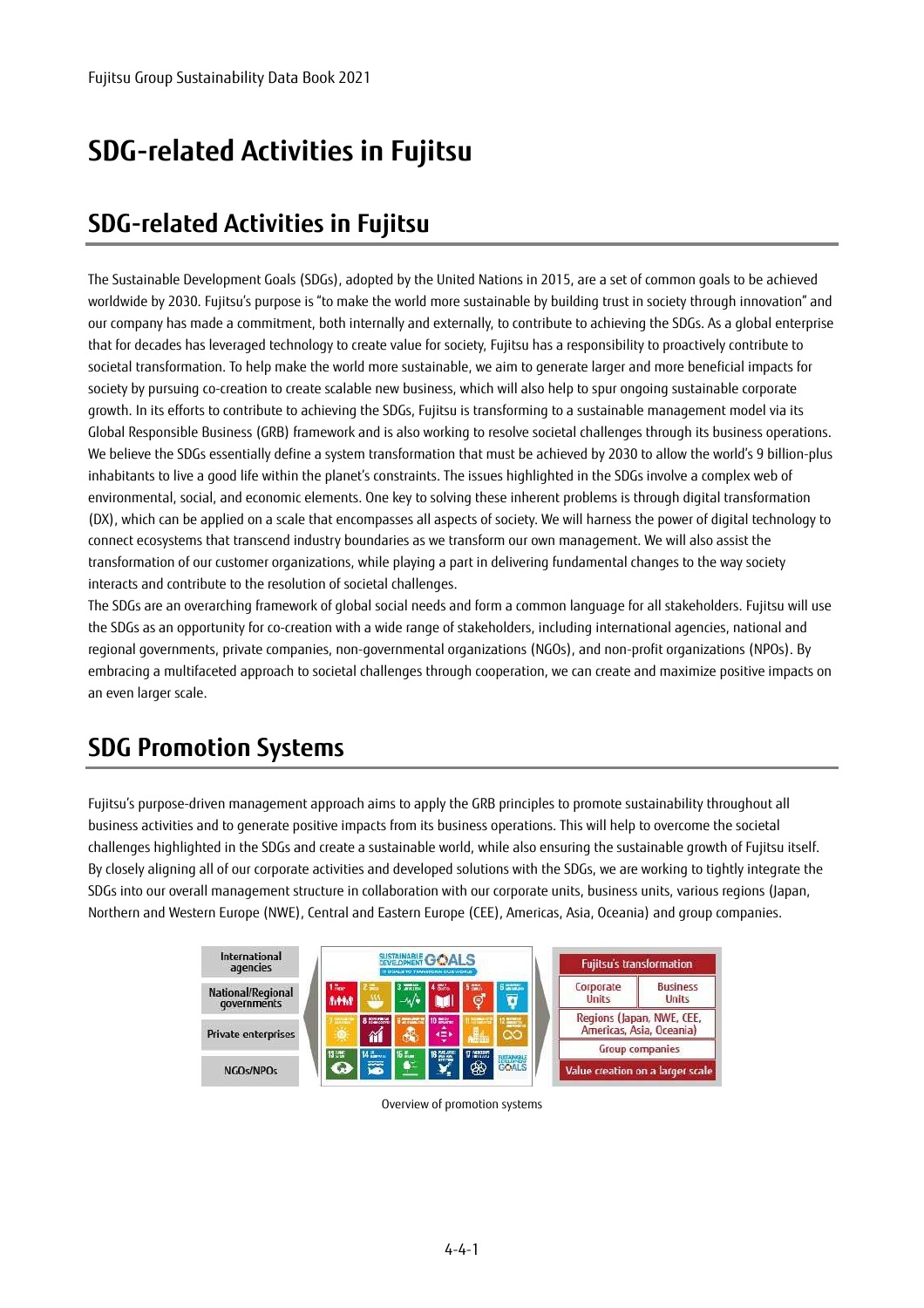## **SDG Promotional Activities in Fujitsu**

To contribute to achieving the SDGs via our business operations, it is vital that we work beside our customers with a shared awareness of the societal challenges that lie ahead. We must forge a future vision and not focus solely on our customers' shortterm problems. Fujitsu conducts a range of activities designed to enhance understanding of the SDGs among all employees, thereby encouraging the promotion of business designed to overcome challenges in society.

In FY2020, on the internal Fujitsu Learning EXperience on-demand learning platform, we released a video that describes the relationship between our corporate purpose and the SDGs. The aim is for each employee to fully appreciate societal challenges and how they are linked to their own day-to-day work, so that the SDGs can be leveraged as an inspiration for co-creation to generate greater value for customers.

# **Contributing to SDGs with Digital Technologies and Services**

#### **Responding to COVID-19**  – **Dealing with Challenges that Transcend Industry Boundaries**

The COVID-19 pandemic has brought into sharper focus the challenges highlighted by the SDGs. Infectious diseases, climate change and other issues are linked in complex ways, with a multitude of factors spanning the environment, society, and the economy. We believe it is crucial to contribute to achieving the SDGs and will apply our imagination and creativity to envision a post-COVID scenario. While being mindful of societal challenges, we will 'Reimagine' a new society and business world.



Solutions supporting the new normal

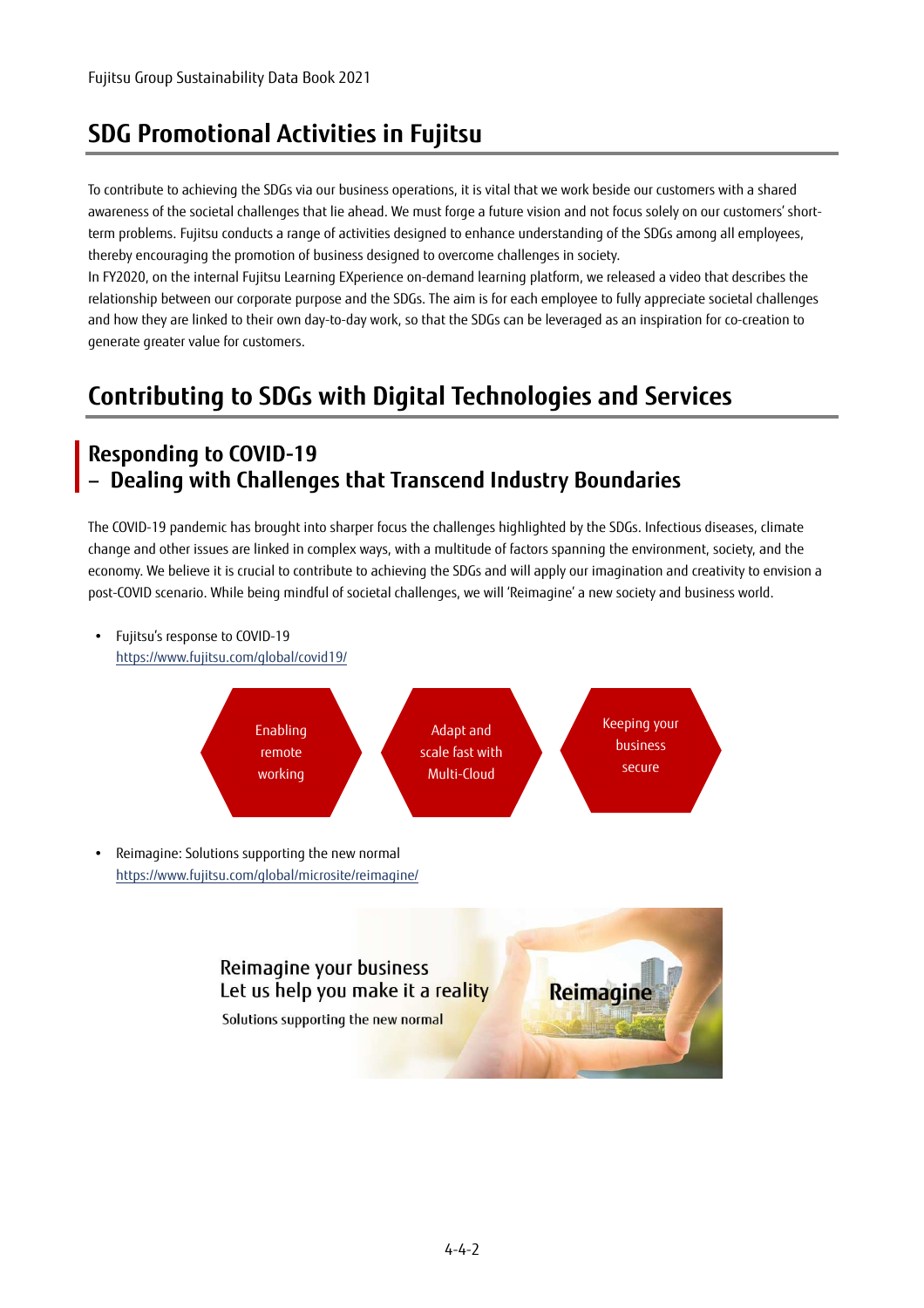#### Building Trust through Pandemic-Resilient Event Management Technologies

Our lives have been transformed radically by COVID-19, and restrictions have been imposed on a wide range of sporting and other activities. On a positive note, various countermeasures have been devised, vaccination rates are gradually rising, and we have started to build the framework for our 'new normal' world. As organizers plan for the resumption of sporting and other events, safety and economic viability must be assured while also considering the spectators' perspective and strictly following all health-related regulations. Fujitsu applied its quantum-inspired Digital Annealer technology to develop a unique solution that ensures safety yet maximizes spectator numbers at events. In



some preliminary modeling, we worked in conjunction with the Berlin Olympic Stadium and the world-famous Nürburgring motorsport race track(\*1). Compared with actual data for ticket sales made using existing systems, Fujitsu's modeling confirmed that up to 60% more seats could be sold, with a significant boost to financial returns, while still complying with social distancing guidelines. We are currently collaborating with sports facilities and event organizers to further promote digitalization.

By using advanced technologies such as AI and IoT to deliver safe, reliable environments for sporting and cultural events, Fujitsu will continue to work toward the achievement of a trusted society.

- \*1 Official English website: https://nuerburgring.de/
- Fujitsu Technology Enables 60% More Fans to Attend Live Events with Safe Covid Distancing https://www.fujitsu.com/emeia/about/resources/news/press-releases/2021/emeai-20211506-fujitsu-technology-enablesmore-fans-to-attend-live-events-with-safe-covid-distancing.html

Key SDGs related to this solution



### **Optimizing Logistics for Large-Scale Supply Chains Leads to CO2 Emission Reductions and Other Benefits**

Logistics has assumed a vital support role for society, but the sector faces challenges such as a driver shortage, worsening congestion, air pollution, and rising  $CO<sub>2</sub>$  emissions.

Fujitsu joined with Toyota Systems Corporation in a trial designed to optimize complex distribution and supply chains. This demonstration leveraged Fujitsu's quantum-inspired Digital Annealer, and the two companies are refining the solution to commercialize it for real-world logistics operations. The trial successfully calculated the most cost-effective approach from more than 3 million possible distribution routes for automotive parts – traveling from hundreds of suppliers, through several transit warehouses, to dozens of assembly plants. Digital Annealer calculated the optimized logistics costs based on variables including the number of trucks, the total travel distance, and the amount of work involved in sorting the packaged parts. An enormous number of optimization calculations were completed in a very short time, and the trial results confirmed the possibility of trimming logistics costs by approximately 2%-5%. These savings were generated by discovering more effective routes, which were not detectable using conventional methods, and from efficiencies related to loading tasks, the number of trucks deployed, and minimizing the overall distance traveled. In addition to enhancing the delivery planning process, this trial proved that it is possible to make a major contribution to reducing CO2 emissions by cutting the total distance that logistics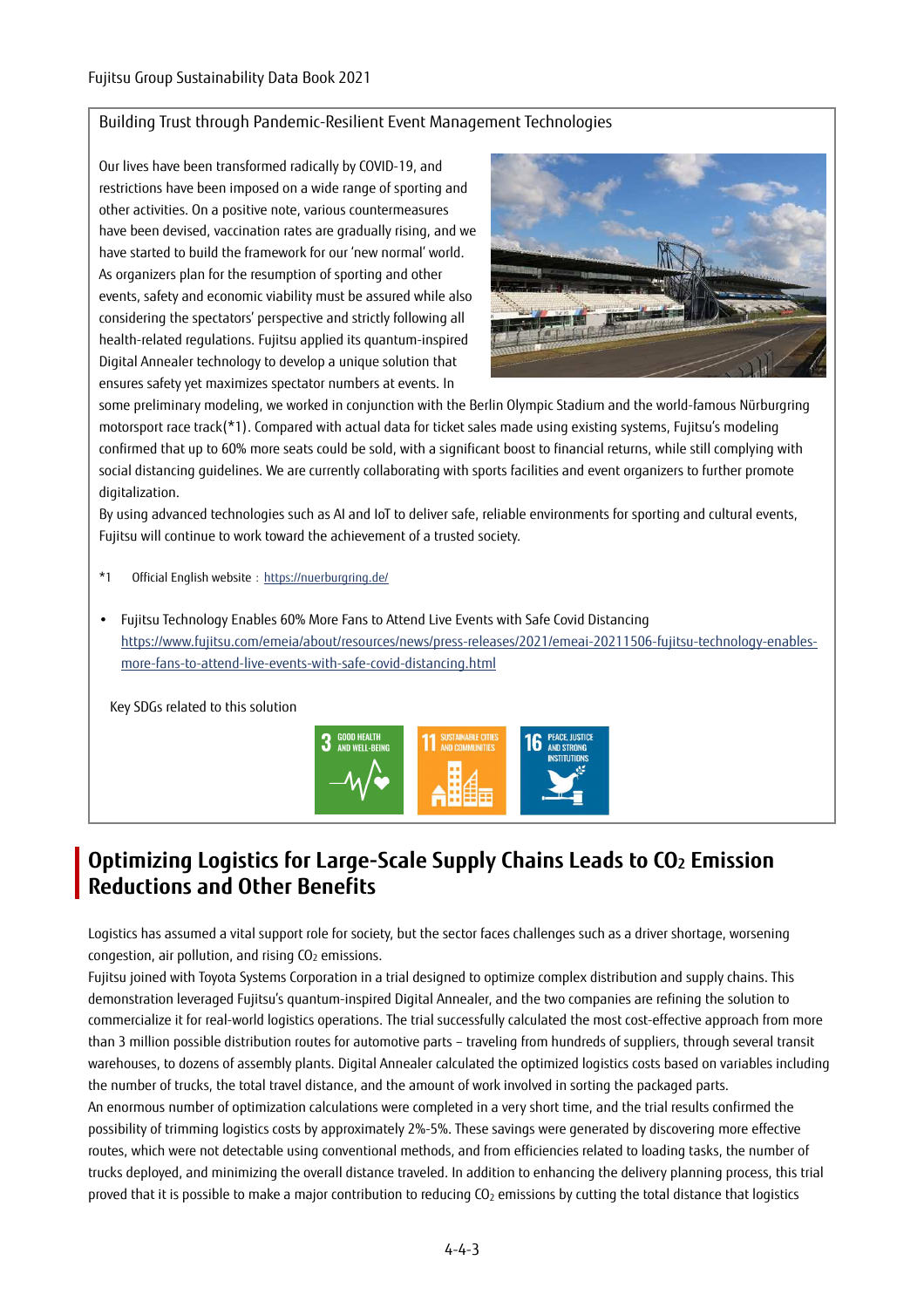#### Fujitsu Group Sustainability Data Book 2021

operators need to travel.

Fujitsu will provide ongoing support for the business activities of Toyota Systems Corporation as we continue using Digital Annealer to overcome societal challenges in a wide range of industries and business domains.



 Fujitsu and Toyota Systems Optimize Large-Scale Supply Chain Logistics using Quantum-Inspired Technology https://www.fujitsu.com/global/about/resources/news/press-releases/2020/0910-02.html

Key SDGs related to this solution



#### **Reducing Food Wastage by Standardizing the Criteria for Determining Damage to Packaging**

Cardboard boxes containing beverages can become damaged and may be refused or discarded on delivery, even if the products inside the boxes are not defective in any way. The industry consensus is that, irrespective of whether the packaging is damaged or dirty, sales of undamaged products should be permitted. However, the current situation is ambiguous because those responsible for taking delivery of goods apply subjective judgments about the acceptability of products based on the condition of the packaging. There is a tendency for people tasked with receiving goods to take a strict stance as they consider the views of consumers and the risk of damaged stock being delivered to their stores, so there is a high likelihood of items being rejected. Returned products are generally destroyed because it is not possible to re-ship them, based on the production date.



Understanding the need for an industry-wide standard for determining levels of acceptable damage to cardboard packaging, Fujitsu collaborated with Suntory Beverage & Food Limited to develop an AI-based image analysis system. Photos of damaged or dirty packaging can be taken with smartphones or other mobile devices during the delivery process (from factory to wholesaler to retailer) and the system will automatically judge if the item is in acceptable condition or should be returned. During the trials in this proof of concept, we worked toward the goal of minimizing waste. Fujitsu aims to extend this framework to other beverage manufacturers, and to wholesalers and retailers in the distribution sector, with the objective of standardizing the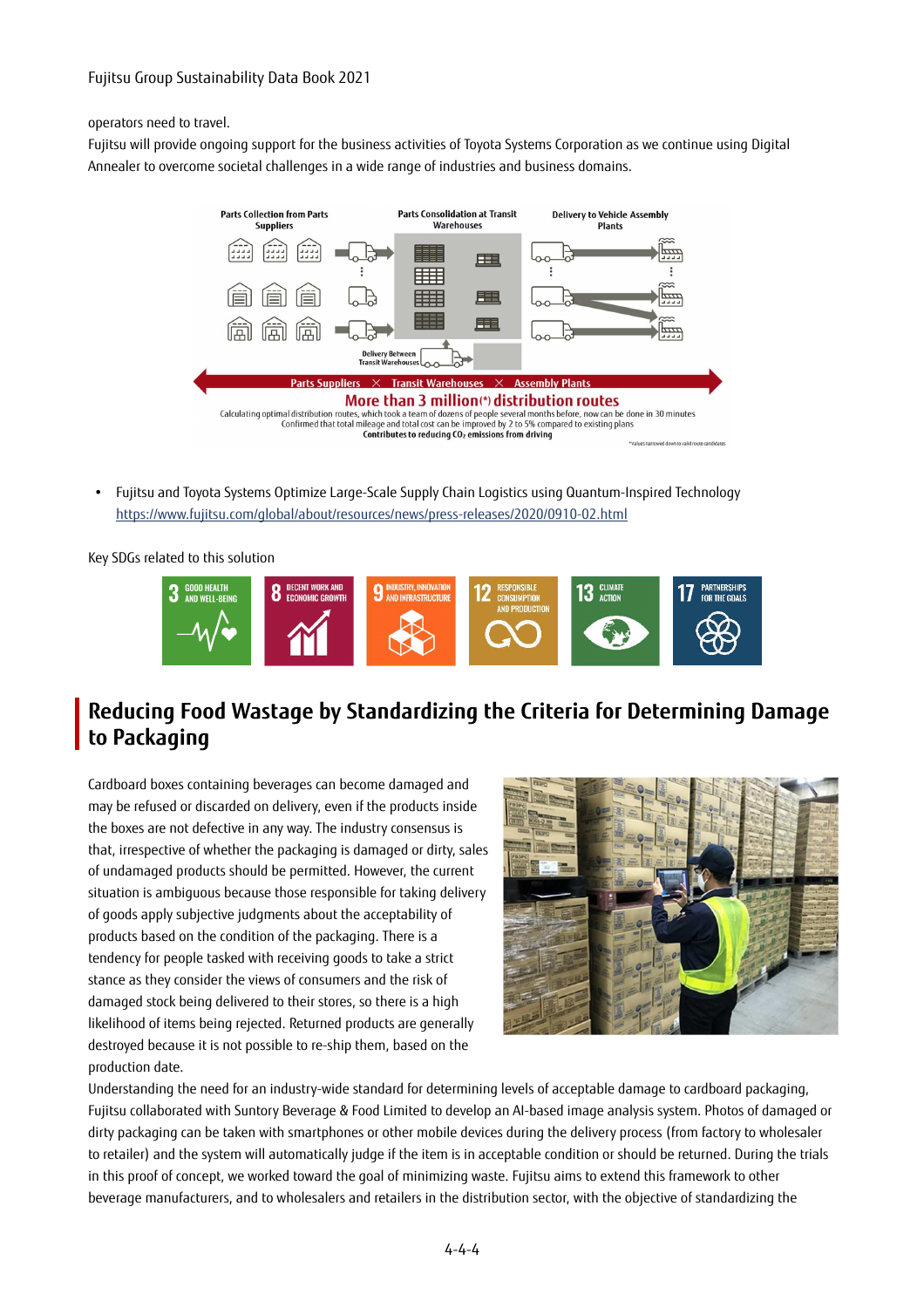product-return criteria and thereby helping to overcome the industry's challenge of reducing food wastage.

 Winners of the Supply Chain Innovation Award 2020 Recognized (Supply Chain Innovation Excellent Award, Suntory Beverage & Food Limited) – Ministry of Economy, Trade and Industry https://www.meti.go.jp/english/press/2020/0703\_001.html

Key SDGs related to this solution



#### **In-Store Trial of Checkout-Free Solution Aims to Meet Pandemic-Driven Demand for Contactless Options**

The spread of the COVID-19 pandemic has triggered growing demand in the retail and hospitality sectors for cashier-free and contactless solutions to safeguard customers and staff members. One company taking on these challenges is KOYO SHOP-PLUS Co., Ltd., a firm that operates more than 500 convenience stores, restaurants, and other outlets within hospitals in Japan. Fujitsu has installed a checkout-free solution in one of the company's outlets to enable store operations that are contactless and require no face-toface interaction. The customer first downloads the Green Leaves + application on their mobile device and registers their credit card details, before scanning the QR code on the app's display as they enter the store. Once in the store, the customer's movements and



purchased items are detected by IoT-connected overhead cameras and smart shelf sensors, which are linked in the cloud to the AI-based checkout-free solution. As the customer leaves the store, the payment is processed automatically and the purchase history can be confirmed via the electronic receipt sent to the customer's device. A further ground-breaking innovation involves multi-biometric authentication technology that can identify a person using only palm-vein patterns and facial recognition. By linking biometric information to the customer's existing account in advance, it is possible to enter a store and complete purchases while carrying nothing.

We will continue offering top-quality services suited to societal requirements as we work to ensure the wellbeing and safety of all members of society.

• Japanese only:

KOYO and Fujitsu Commence Trial of Japan's First Public-access, Checkout-free Store that Uses Biometric Authentication https://pr.fujitsu.com/jp/news/2021/01/14.html

Key SDGs related to this solution

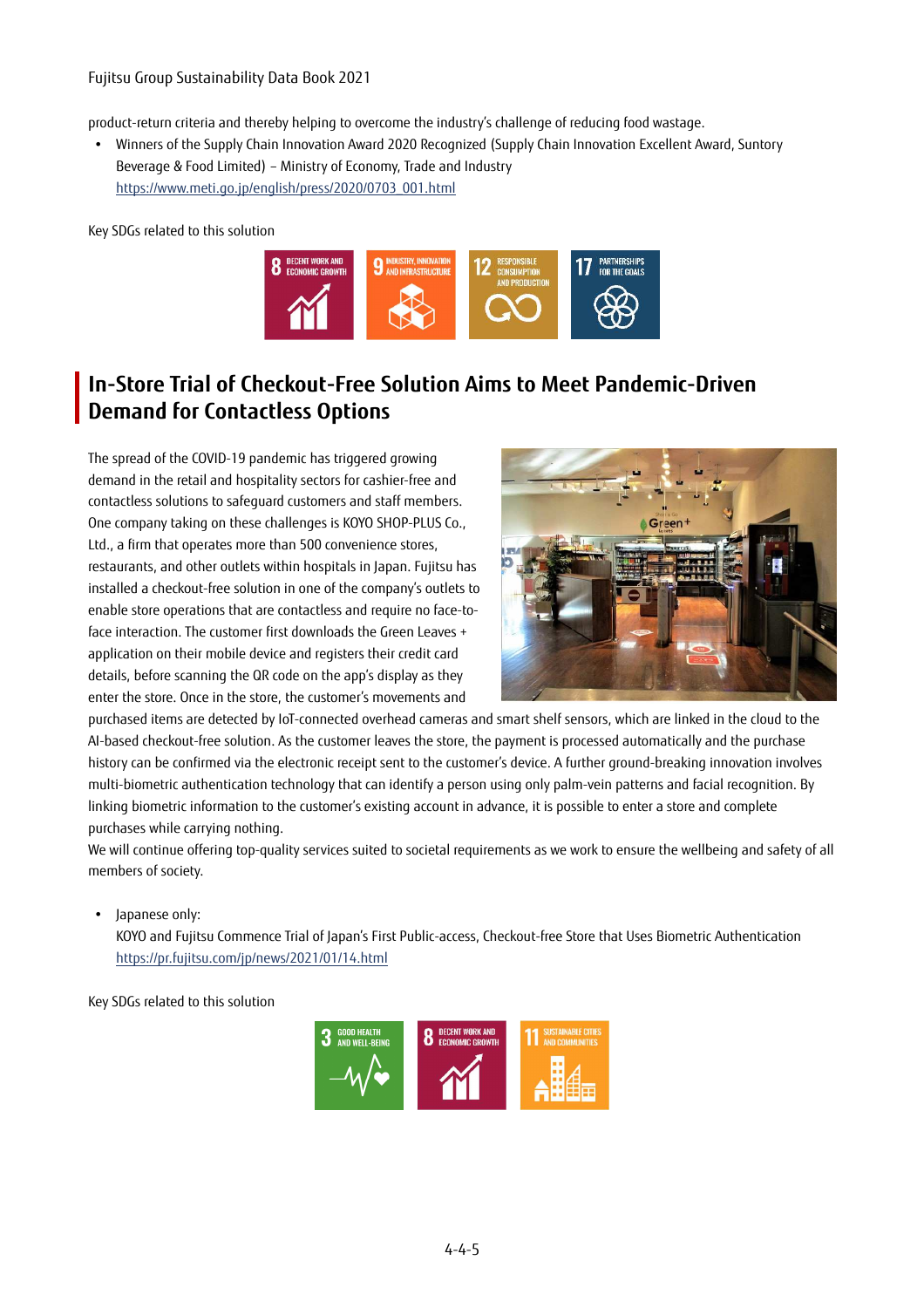### **Supercomputer Fugaku and AI Unlock Potential for New Cancer Treatments**

Understanding how cancers develop and acquire genetic diversity represents a critical challenge for medical researchers. Even using the supercomputers available at universities, it typically takes several months to analyze the genetic network structures likely related to the cancer and to predict the disease state. This presents difficulties for researchers working to discover new mechanisms of cancer that cannot be understood at the individual gene level and for incorporating these findings into research.

To overcome such challenges, Tokyo Medical and Dental University and Fujitsu Laboratories Limited embarked on joint research under the theme of "unravelling origin of cancer and diversity by large-



scale data analysis and artificial intelligence technology". This was part of the Program for Promoting Research on the Supercomputer Fugaku being advanced by Japan's Ministry of Education, Culture, Sports, Science and Technology. The research set out to estimate and predict the relationship between complex genomic networks and the breakout of certain cancer types, by focusing on the genes most likely to be involved in that cancer development. The estimation and prediction results were achieved in less than a day by leveraging Fujitsu Laboratories' explainable AI technology Deep Tensor (\*2) and the world's fastest supercomputer, Fugaku, which was jointly developed by RIKEN and Fujitsu. This innovation is expected to pave the way for new forms of cancer treatment.

Fujitsu will continue to contribute to scientific research through a variety of collaborative efforts and will apply the outcomes in a practical way to benefit the health and wellbeing of people around the world.

- \*2 AI technology developed by Fujitsu Laboratories that derives new knowledge from graph structure data that shows connections between people and things.
- Fujitsu and Tokyo Medical and Dental University Leverage World's Fastest Supercomputer to Perform Cancer Gene Network Analysis in Less than a Day

https://www.fujitsu.com/global/about/resources/news/press-releases/2020/1110-01.html

- Fugaku x AI: A Game Changing Combination in Cancer Treatment Research https://blog.global.fujitsu.com/fgb/2021-05-07/fugaku-x-ai-a-game-changing-combination-in-cancer-treatment-research/
- Fujitsu Technology to Elicit New Insights from Graph Data that Expresses Ties between People and Things https://www.fujitsu.com/global/about/resources/news/press-releases/2016/1020-01.html

Key SDGs related to this solution